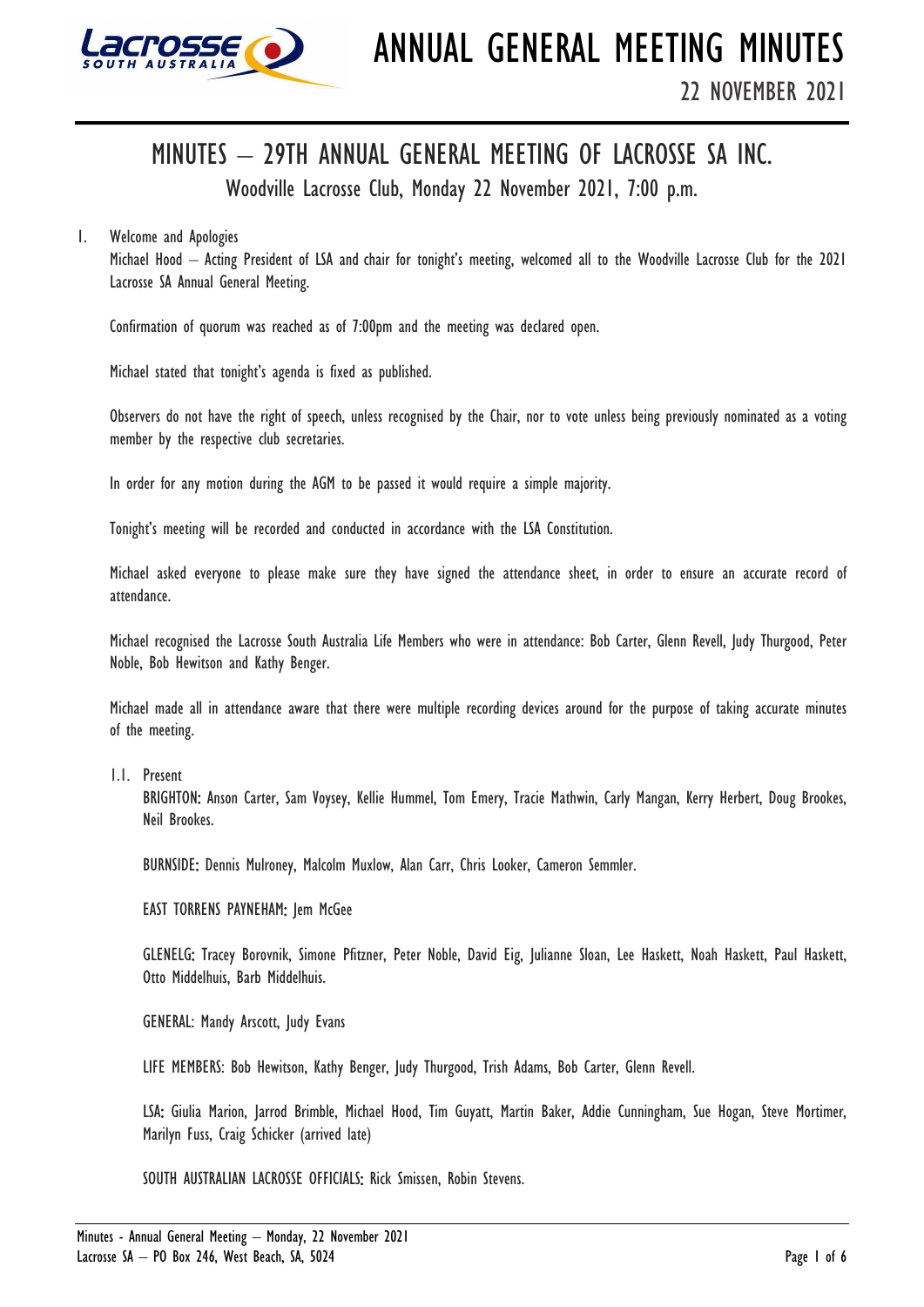

STURT: Felicity Evans, Chris Evans

WILDERNESS: Lucinda Silvestri

WOODVILLE: Luke Oswald, Holly Dini, Kathy Dini.

1.2. Apologies

Paul Scuteri, Bruce Rosewarne, Peter Hobbs, Adelaide University, Tim Dickson (Life Member), Tammy Varga, Jono Kiploks, Martin Kiploks, Michael Ewer.

- 2. Minutes of the 28th Annual General Meeting held at Norwood Football Club Monday, 15 February 2021.
	- 2.1 Confirmation

The minutes of the 2020 Annual General Meeting as presented at the meeting tonight were accepted as a true and correct record of proceedings at that meeting. Moved: Peter Noble Second: Tracey Mathwin Carried.

- 2.2 Business Arising There was no business arising.
- 3. Presentation of Reports from Directors and Office Bearers
	- 3.1 President Michael Hood Michael requested his report be taken as read.

Michael noted that 2021 was another interesting year. Michael stated the one thing that really resonated with him was the effort put in by the executive officer, Giulia, in particular the kick-off of the season. Michael commended Giulia's efforts and asked for a round of applause.

There were no questions arising from Michael's report.

3.2 Executive Officer – Giulia Marion

Giulia requested her report be taken as read. There were no questions arising. Giulia then moved on to the finances. She acknowledged that there was a deficit this year. This is partly due to a couple things. Lacrosse SA made a rent payment early, which was now included in this budget. Giulia also noted she had reached long service leave and there was also pro rata for Marilyn. There were no questions arising regarding the finances.

Michael requested that the Financial Reports be received and accepted. Moved: Tracey Borovnik Second: Jem McGee Carried.

- 3.3 Director, Administration Sue Hogan Sue requested her report be taken as read. There were no questions arising from Sue's report.
- 3.4 Director, Women's Competition Adden Cunningham (Acting)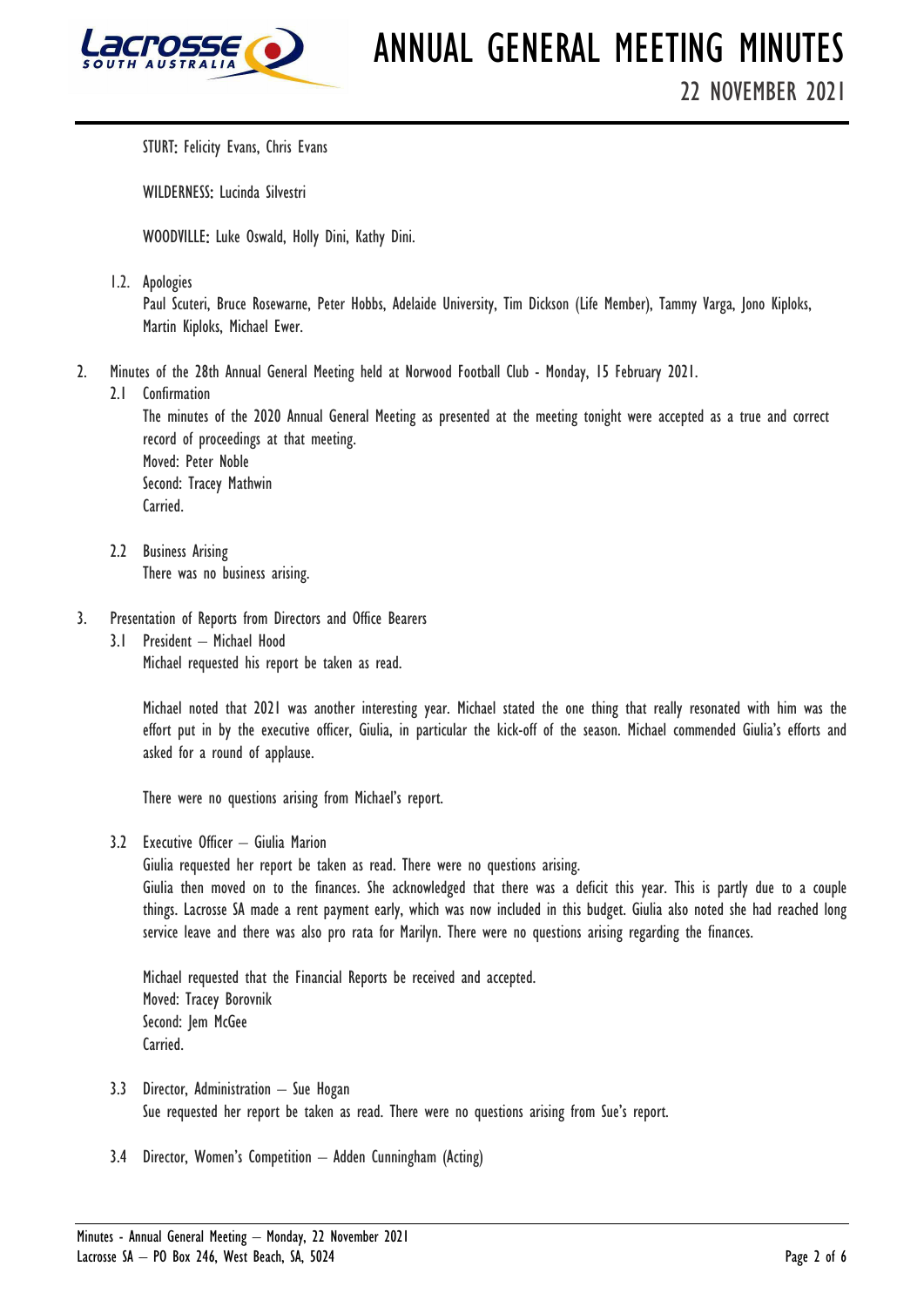

Adden requested her report be taken as read. Adden thanked Giulia for her work, especially in finding a way to complete all scheduled games, despite the two-week covid disruption. Adden shared that the long anticipated North Eagles team will be joining the Women's State League competition in 2022.

There were no questions arising from Adden's report.

3.5 Director, Men's Competition – Stephen Mortimer Steve has requested his report be taken as read.

> Steve spoke in review of the season, highlighting the 2020-21 Box season, the inaugural 6v6 competition and the field season. Steve was grateful that the Men's competition was able to make it through two full round, despite the two-week covid lockdown. Steve added that he was continuing to chip away and make progress with LSA's development of Box courts at West Beach.

> There was a comment from Glen Revell regarding the commencement date of the field season, citing a desire to begin the season before ANZAC Day. Steve noted the comment and said that it will be looked at. The timing of Easter and U18 nationals was also noted.

- 3.6 Director, High Performance/Development Craig Schicker Craig did not provide a report.
- 3.7 Director Officiating Tim Guyatt

Tim requested his report be taken as read. Tim thanked everyone for putting his name forward and electing him to the board. Tim stated that his highlight of the season was working with SALO. Tim outlined that they are still short on officials. Tim pleaded that clubs put more consideration into who their officials are and not leave it to the last minute before each season. A concern was raised about the current system with junior referees, with boys needing to be two years outside the age group to referee and the way game times lined up. Giulia stated that LSA was looking at changed the timeslots and staggering the U13, U15 & U17 timeslots.

- 3.8 Development Coordinator Marilyn Fuss Marilyn requested her report be taken as read. There were no questions arising from Marilyn's report.
- 3.9 Director, Promotions Martin Baker Martin requested his report be taken as read.

Martin wished the thank all those who helped with LSA TV throughout the year. Martin thanked all the sponsors, in particular a new sponsor in PowerPlay Sports. Martin was excited about what is to come with LSA TV and thanked Tony and Craig for their work with LSA TV.

There were no questions arising from Martin's report.

Michael asked that the director's reports be moved and accepted. Moved: Dennis Mulroney Second: Malcolm Muxlow Carried

4. Alterations and or the additions to the Constitution Michael Hood stated that there were no alterations or additions put forward before the meeting, so the Constitution remains unchanged. Michael outlined the ongoing work that the board and clubs are doing with the by-laws.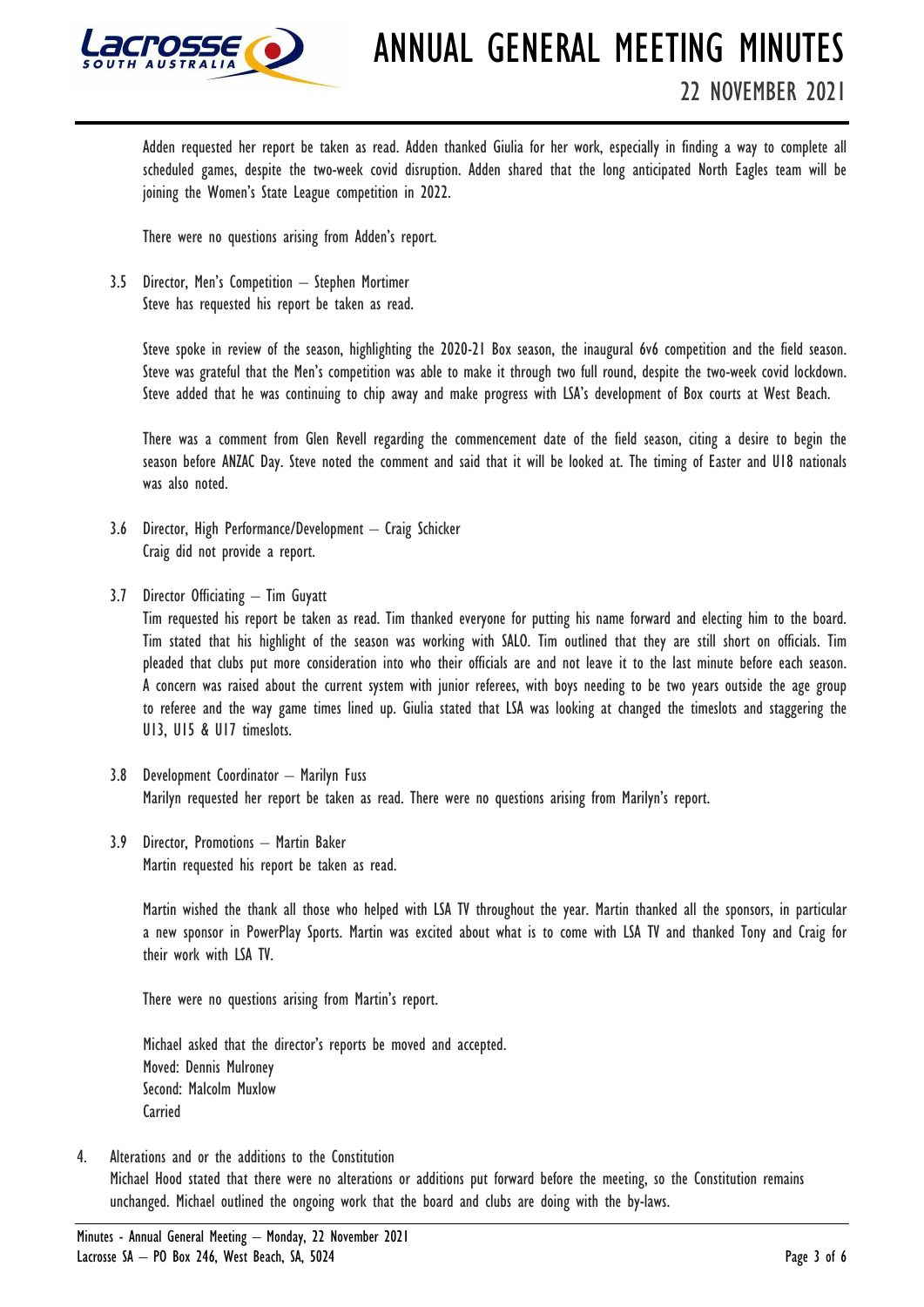

## 5. Election of Directors

Michael stated that under the new Constitution, nominations cannot be taken from the floor. The two vacant positions are considered casual vacancies and the remaining board members will fill them with appropriately qualified people for the remainder of the term, which is two years. Steve Mortimer and Martin Baker have expressed interest in continuing in their position and we have received a third nomination as well. Michael and Giulia also discussed the two appointed positions on the board, which are not done at the AGM. Michael asked anyone who is interested in any of the available position to get in touch.

6. Non-Board Positions

6.1. Patron

Matt Cowdrey was Patron last year and LSA have not identified a patron for the coming year. The board will consider nominations for the role of Patron at their next meeting.

6.2. Deputy Patron Kathy Benger was Deputy Patron last year and has agreed to take on this role again. Moved: Kathy Benger Second: Judy Evans Carried.

6.3. Auditor John Swann agreed to continue the role of auditor in 2022. Michael Hood asks that someone move that he be appointed. Moved: Robin Stevens Second: Alan Carr Carried.

6.4. Historian Luke Oswald was the historian last year and has again agreed to continue the role. Moved: Sue Hogan Second: Dennis Mulroney Carried.

7. Setting of Affiliation Fees for 2021

Affiliation Fees for 2021 season will remain at '\$66 for clubs and \$33 for other affiliated bodies'. Moved: Luke Oswald Second: Jem McGee Carried.

8. General Business

It was acknowledged that the year ahead is 30<sup>th</sup> birthday of the Association.

The Woodville Baseball Club, which operates the clubrooms in the summer, was thanked for opening up the bar during the meeting.

8.1. Presentation of Lacrosse SA Awards

SERVICE AWARDS - FOR PLAYERS WITH 300, 400 OR 500 GAMES A member shall have competed in 300, 400 or 500 documented games in the Senior Competition conducted by Lacrosse SA or selection in 10 National and/or International senior competition teams.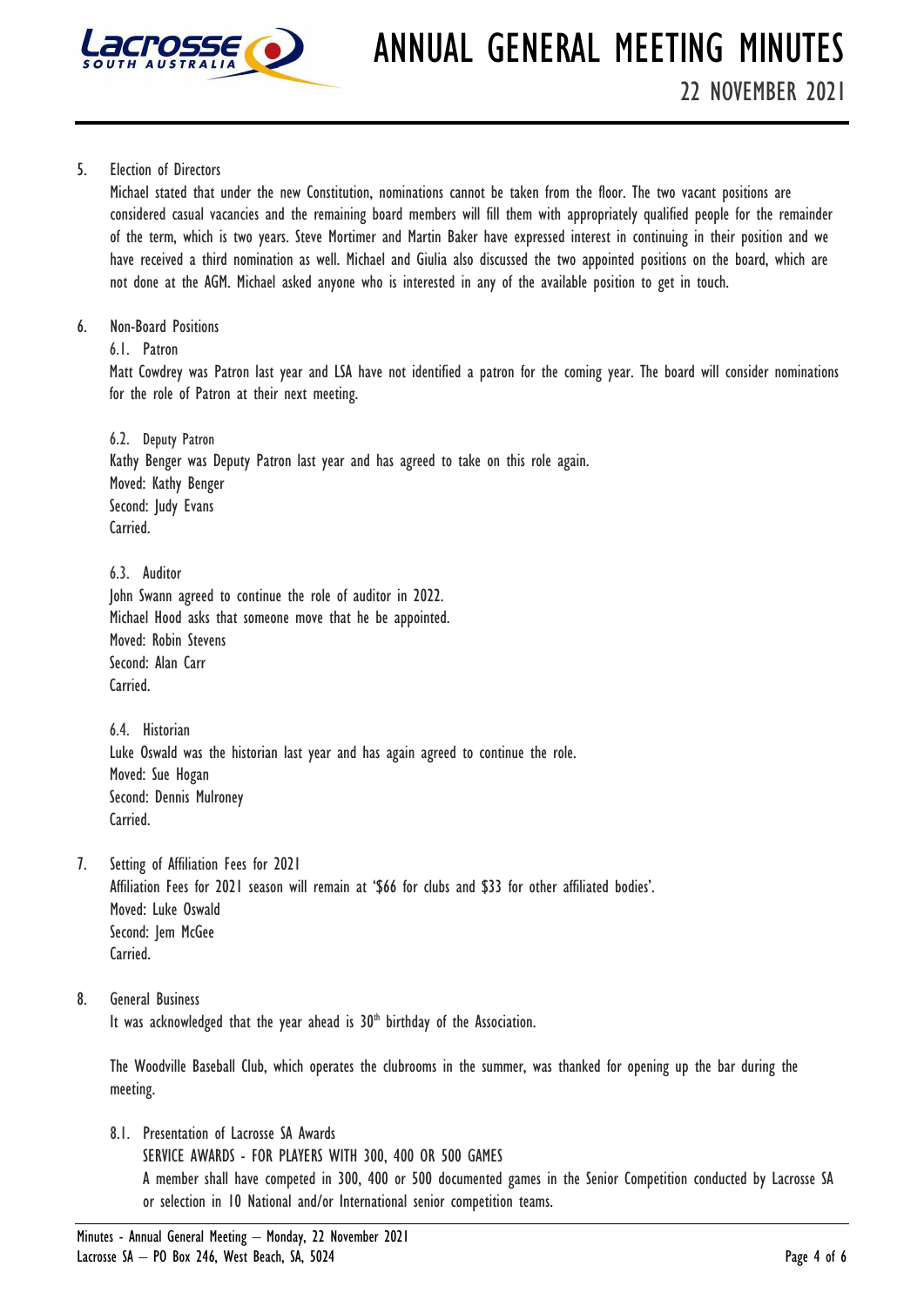

Luke Oswald of the Woodville Lacrosse Club (300 games)

Anson Carter of the Brighton Lacrosse Club (300 games)

Carly Mangan of the Brighton Lacrosse Club (300 games)

Paul Marshall of the Burnside Lacrosse Club (300 games)

Jai Raymond of the Brighton Lacrosse Club (400 games)

Michael Ats of the Brighton Lacrosse Club (400 games)

Kerry Herbert of the Brighton Lacrosse Club (400 games)

Julianna Sloan of the Glenelg Lacrosse Club (500 games)

Andrew Semmler of the Glenelg Lacrosse Club (500 games)

# SERVICE AWARDS – OFFICIALS/ADMINISTRAION

A member shall have rendered meritorious service for a minimum of 7 years at National, State or Club level for coaching and officiating at an accredited level or as a Board member.

Craig Schicker of the Glenelg Lacrosse Club

2021 CARR TROPHY

This Trophy shall be documented under the following headings and in order of: Administrative Leadership, Achievement of Goal, Administrative Ability, Devotion of Time and Importance of Office held. The trophy is only available to those who serve in an honorary capacity.

Tom Emery of the Brighton Lacrosse Club

## 2021 SANDERY TROPHY: UNDER 17 SPORTSMAN OF THE YEAR

The Sandery Trophy – Under 17 Sportsman of the Year was created in order to recognise the achievements of those players recognised to be the best. In a number of instances, nominees within these categories are already competing on the open arena despite their young age. Any player deemed to have achieved a record of outstanding performance and achievements throughout the year and is not older than 17 years of age on the 1st January, are eligible to be nominated in this category.

Noah Haskett of the Glenleg Lacrosse Club

# 2021 GOMER TROPHY: UNDER 17 SPORTSWOMAN OF THE YEAR

Judy Evans to present - The Gomer Trophy – Under 17 Sportswoman of the Year was created in order to recognise the achievements of those players recognised to be the best. In a number of instances, nominees within these categories are already competing on the open arena despite their young age. Any player deemed to have achieved a record of outstanding performance and achievements throughout the year and is not older than 17 years of age on the 1st January, are eligible to be nominated in this category.